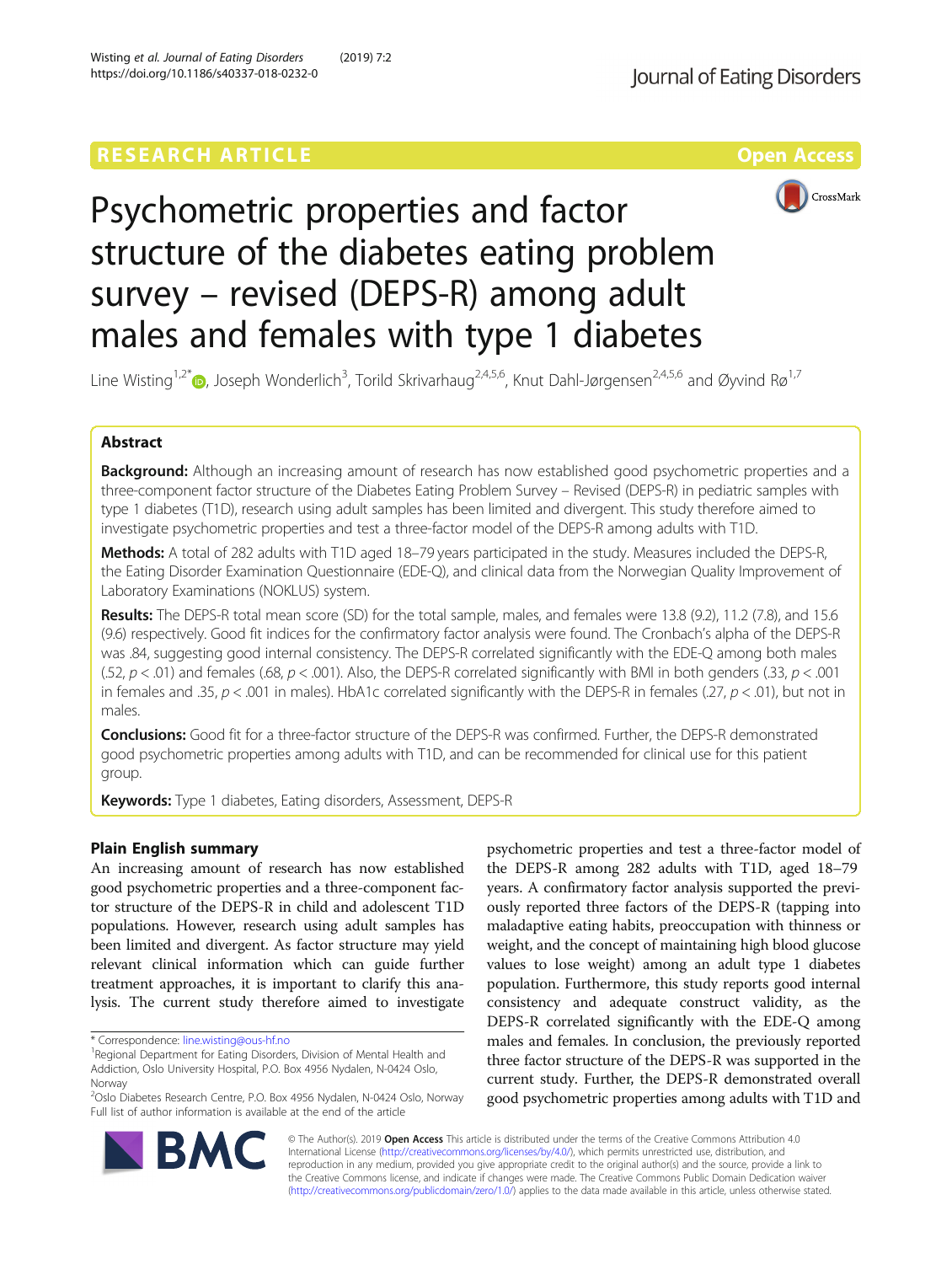can be recommended for clinical use for this patient group.

### Background

Disordered eating and eating disorders are commonly reported in T1D, with a 2–3 fold increase in prevalence of eating disorders compared to individuals without T1D according to meta-analyses [\[1](#page-6-0)–[3](#page-6-0)]. Disordered eating, and especially behavior leading to incorrect insulin dosing, is a major hindrance to optimal blood glucose control which is necessary to prevent severe late diabetes complications, and increased mortality. Prevalence of disordered eating varies largely across individual studies, most likely due to assessment differences. Specifically, generic eating disorder measures made for the general population, including the Eating Attitudes Test (EAT) [[4\]](#page-6-0), the SCOFF (acronym created from the letters of the items, i.e. do you make yourself Sick because you feel uncomfortably full; do you worry you have lost Control over how much you eat; have you recently lost more than One stone in a 3 month period; do you believe yourself to be Fat when others say you are too thin; and would you say that Food dominates your life)  $[5]$  $[5]$ , and the Eating Disorder Examination – Questionnaire (EDE-Q)  $[6]$ , have been reported to yield elevated prevalence estimates among patients with T1D compared to diabetes-specific tools [\[3](#page-6-0)]. This may be related to the dietary monitoring naturally occurring as part of standard T1D treatment being scored pathologically, implying a risk of false positives. Additionally, generic assessment tools do not account for intentional insulin under dosing or omission to control weight, a diabetes-specific compensatory be-havior reported in up to 3[7](#page-6-0)% of females with T1D [7–[9](#page-6-0)] and associated with a three-fold mortality rate [[7\]](#page-6-0). As such, diabetes-specific measures to assess disordered eating are recommended in diabetes populations [\[3](#page-6-0)].

The Diabetes Eating Problem Survey – Revised (DEPS-R) [\[10](#page-6-0)] was the first screening tool for disordered eating designed specifically for diabetes and its psychometric properties among children and adolescents have been established in English [\[10\]](#page-6-0), German [\[11](#page-6-0)], Turkish [[12\]](#page-6-0), and Norwegian [[13](#page-6-0)]. The Norwegian child and adolescent study [[13\]](#page-6-0) also explored the factor structure of the DEPS-R, yielding three factors tapping into maladaptive eating habits, preoccupation with thinness or weight, and maintaining high blood glucose values to lose weight. Although the psychometric properties (e.g. internal consistency, construct validity, convergent validity, external validity, and criterion validity) are established among children and adolescents, only two studies have validated the DEPS-R in a T1D sample that included adults [\[14](#page-6-0), [15](#page-6-0)], confirming satisfactory psychometric properties in terms of internal consistency (Cronbach's alpha typically reported at .80 and above)

and construct validity. However, the two adult validation studies are inconsistent in terms of factor structure. Sancanuto et al. [[15\]](#page-6-0) conducted an exploratory factor analysis in 112 adults with T1D, yielding five factors (eating attitudes, bulimic behavior, weight control, avoidance, and restriction). In contrast, Pinna et al. [\[14](#page-6-0)] conducted a confirmatory factor analysis of the DEPS-R in a sample of patients with insulin-treated diabetes (192 with T1D), fully conforming to those reported among Norwegian adolescents [[13](#page-6-0)]. However, they used fit indices that have since been revised to be more conservative, which might not reflect the best fitting model. Recent research has suggested that more conservative fit indices should be used when using structural equation modelling (e.g. the criteria for CFI has been changed from .9 to .95 for good fit) [\[16](#page-6-0)]. Also, the sample was mixed between T1D and type 2 diabetes, and between adolescents and adults. The three-factor solution needs to be examined with a T1D adult sample only. This is relevant not only for scientific purposes, but also for clinicians when adopting this measure with patients in their clinics. Finally, the psychometric properties of the Norwegian version of the DEPS-R among adults have not previously been examined.

This study therefore aimed to investigate the psychometric properties and factor structure of the DEPS-R (Norwegian version) in adult males and females with T1D. The study also has the largest sample to date of the existing DEPS-R validation studies among adults, and it is the first study among adults to validate the DEPS-R against the EDE-Q.

# Methods

#### Design

This is a cross-sectional design study.

# Participants and procedure

Patients with T1D were recruited from the Norwegian Diabetic Centre (NDC) between February 2016 and October 2017. The NDC is an outpatient clinic for adults (approximately 1300) with T1D, located in Oslo. Patients from Oslo and surrounding areas are referred to the NDC by both general practitioners and hospitals. The NDC is a multidisciplinary clinic organized under the Norwegian Health South-East Authority. Questionnaires were completed as part of a routine diabetes consultation at the outpatient clinic. Data for this paper was collected as part of a larger study, and the current sample is the same as reported in a previous article [\[17\]](#page-6-0): a total of 282 males and females (60% females) aged 18– 79 years (mean age 42.1; SD: 15.2). Mean age of T1D onset was 15.1 years (SD: 11.2), mean HbA1c was 7.8% (62 mmol/mol) (SD: .9), mean T1D duration was 27.1 years (SD: 14.4), and mean body mass index (BMI) was 26.0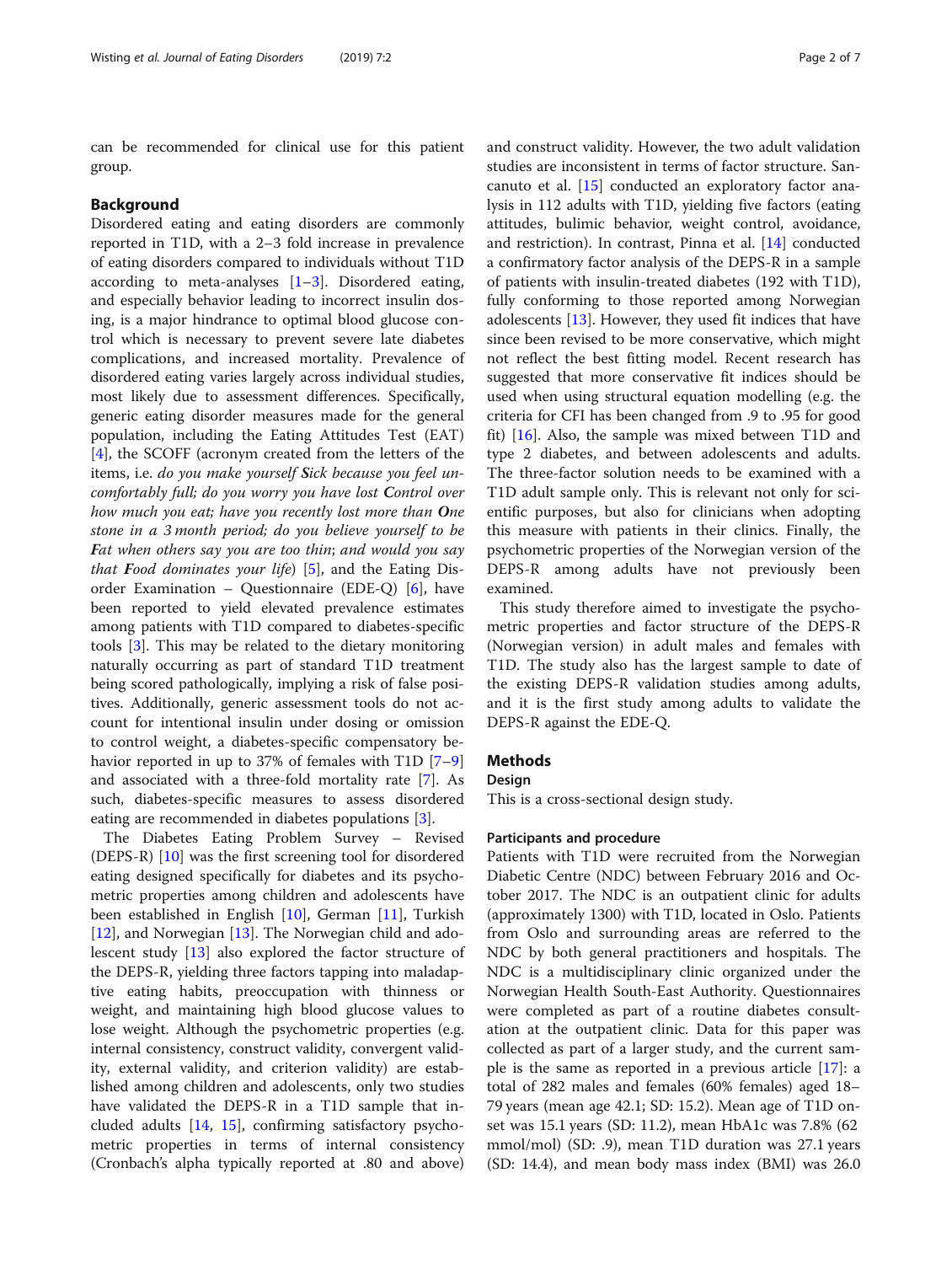(SD: 4.1). A total of 56.3% administered insulin with an insulin pen and 43.3% with a pump. Table 1 illustrates patient characteristics. The regional ethics committee approved the study, and written consent was obtained from all participants.

# Measures

The Diabetes Eating Problem Survey – Revised (DEPS-R) [\[10\]](#page-6-0) is a diabetes-specific screening tool for disordered eating and consists of 16 items, derived from the 28-item Diabetes Eating Problem Survey (DEPS) [\[18](#page-6-0)]. Responses are scored on a 6-point Likert scale and higher scores indicate greater eating disorder pathology. The predetermined cut-off score for disordered eating is empirically established at 20 or above [\[10](#page-6-0)], indicating individuals with a level of disordered eating warranting further attention. The DEPS-R has been translated to Norwegian and validated in an adolescent sample aged 11–19 years, demonstrating good psychometric properties [[13\]](#page-6-0). The DEPS-R is typically completed in less than 10 min.

The Eating Disorder Examination Questionnaire (EDE-Q) [[6\]](#page-6-0) is a self-report questionnaire of specific eating disorder psychopathology based on the Eating Disorder Examination (EDE) diagnostic interview [[19](#page-6-0)]. It consists of the four subscales eating restraint, eating concern, shape concern, and weight concern. As the literature provides mixed support for these subscales [\[20](#page-6-0)–[22\]](#page-6-0), the present study reports the overall global score only [\[20](#page-6-0)]. The EDE-Q is previously translated and validated in Norwegian males and females [\[23,](#page-6-0) [24](#page-6-0)]. Weight and height are self-reported in the EDE-Q. BMI was calculated based on self-reported weight and height  $\left(\text{kg}/\text{m}^2\right)$ from the EDE-Q.

Clinical data was assessed via the Norwegian Quality Improvement of Laboratory Examinations (NOKLUS) system [[25\]](#page-6-0), and was conducted as part of standard clinical assessment at the NDC. T1D clinical data include HbA1c, T1D onset, and treatment mode. HbA1c is a

Table 1 Participant characteristics

measure of long term blood glucose levels and reflects average blood glucose the preceding 8–12 weeks. HbA1c is used here as a measure of metabolic control. A reasonable HbA1c target for many nonpregnant adults is < 7.0% (53 mmol/mol). The providers might reasonably suggest a more stringent HbA1c goal such as 6.5% (48 mmol/mol) for selected individual patients if this can be achieved without significant hypoglycemia or other adverse effects of treatment [\[26](#page-6-0)].

# Data analyses

Construct validity was investigated by means of Pearson correlation to explore relationships between the DEPS-R and EDE-Q total scores. Furthermore, correlation analyses were also carried out to investigate the association between the DEPS-R and other constructs hypothesized to covary with DEPS-R scores, such as age and BMI. In line with Cohen [[27](#page-6-0)], correlations of .10 to .29 were interpreted as small, .30 to .49 as medium and .50 to 1.0 as large. Internal consistency was assessed by Cronbach's alpha coefficients. Independent samples t-tests were carried out to investigate group differences. Alpha level was set to  $p < .05$ . Effect sizes were calculated by means of Cohen's d. Following the guidelines by Cohen [\[27](#page-6-0)], effect sizes > .2 were interpreted as small, > .5 as medium and > .8 as large. The three-factor model described previously [[13,](#page-6-0) [14](#page-6-0)] was tested using confirmatory factor analysis with the maximum likelihood discrepancy method. Additionally, a one-factor and a five-factor model were tested. Fit indexes indicate a good fit when:  $\chi^2$  (CMIN) is non-significant (p > .05); HOELTER.05 > 200; Standardized Root Mean Square Residual (SRMR) < .08; Root Mean Square Error of Approximation  $(RMSEA) < .05$  (good fit) and  $.05$  to  $.1$  (moderate fit); PCLOSE > .05; Comparative Fit Index (CFI) > .95 (good fit), > .90 (traditional fit), > .8 (sometimes permissible) [[28\]](#page-6-0); Normed Fit Index (NFI) > .95; NNFI (TLI) > .991; Akaike Information Criterion (AIC) (smaller values indicate a better model fit) [\[12](#page-6-0), [16,](#page-6-0) [28](#page-6-0)]. Six variables had

|                           | All                | Males              | Females            | Sig.<br>level |
|---------------------------|--------------------|--------------------|--------------------|---------------|
|                           | $N = 282$          | $N = 112(40\%)$    | $N = 170(60\%)$    |               |
| Age (years)               | 42.1 (15.2)        | 44.6 (15.9)        | 40.5(14.5)         | .05           |
| Diabetes onset (age)      | 15.1 (11.2)        | 15.4 (10.9)        | 14.9 (11.4)        | ns            |
| HbA1c                     | 7.8% (62 mmol/mol) | 7.6% (60 mmol/mol) | 7.9% (63 mmol/mol) | ns            |
|                           | (0.9)              | (0.9)              | (.9)               |               |
| Diabetes duration (years) | 27.0 (14.4)        | 29.1 (14.8)        | 25.7(14.1)         | ns            |
| <b>BMI</b><br>self-report | 26.0(4.1)          | 26.5(3.8)          | 25.6(4.3)          | ns            |
| Mode of insulin treatment | 56.3% pen          | 60.9% pen          | 53.4% pen          |               |
|                           | 43.3% pump         | 38.0% pump         | 46.6% pump         |               |

Data are means (SD) and significance level. HbA1c is reported as % and millimoles per mole (mmol/mol). BMI is expressed in units of kg/m<sup>2</sup>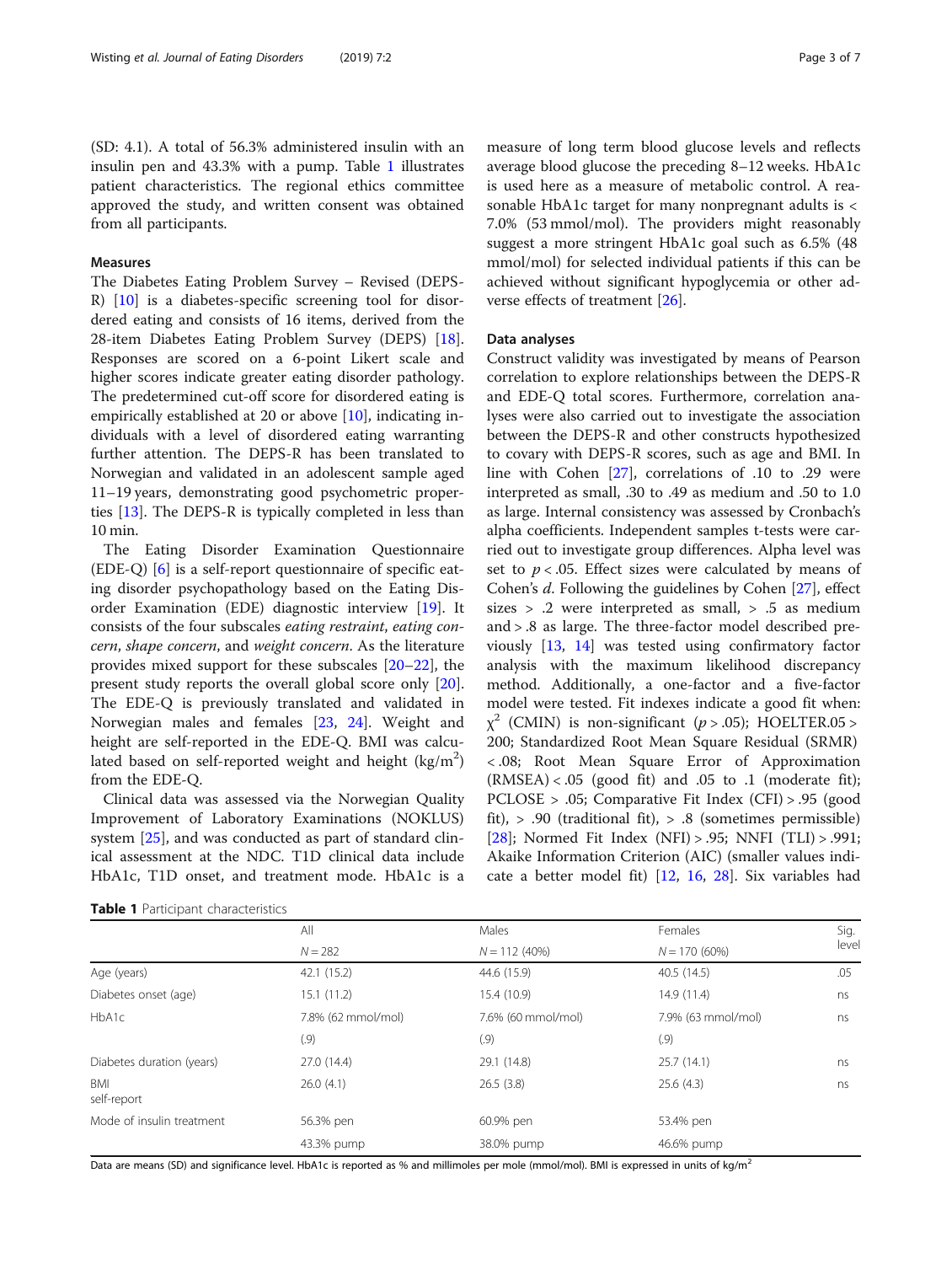missing values, all less than 5% missing, which were replaced with the median values given the variables assess on an ordinal scale. Modification indexes were examined to determine the co-variance between errors that improved the model fit. Specifically, criteria for covariant errors followed suggestions delineated by Kenny (e.g. large modification indices  $> 15$  [\[29](#page-6-0)]. Statistical analyses were conducted using SPSS version 23 (SPSS IBM, NY, USA) [\[30](#page-6-0)]. The confirmatory factor analysis was conducted using IBM® SPSS® Amos™ 20.0.

# Results

As shown in Fig. 1a, 1b, and 1c, we compared a one-factor, a three-factor, and a five-factor model. Given the models were not nested, we cannot provide direct comparisons (e.g. delta chi square), however as seen in Tables [2](#page-4-0), [3](#page-4-0) and [4](#page-4-0) the three-factor model provided the most good fit indices. The three factors (maladaptive eating habits, preoccupation with thinness or weight, and maintaining high blood glucose to lose weight) were further correlated with HbA1c and the DEPS-R total score, with significant associations between HbA1c with the first (.24,  $p < .001$ ) and third factor (.14,  $p < .05$ ). Factor 2 was not significantly correlated with HbA1c (.10, ns). The DEPS-R total score correlated significantly with all three factors, with correlation coefficients of .91 ( $p < .001$ ), .80 ( $p < .001$ ), and .50 ( $p < .001$ ), respectively. The Cronbach's alpha of the DEPS-R was .84, suggesting good internal consistency. When split by gender, the Cronbach's alpha was .84 for females and .81 for males. Internal consistency was also

explored for the three factors identified in the confirmatory factor analysis, yielding Cronbach's alpha of .80 for factor 1, .74 for factor 2, and .48 for factor 3. The Cronbach's alpha of the EDE-Q global score for the total sample, males, and females, was .94, .92, and .94, respectively. As described in Table [2,](#page-4-0) the DEPS-R correlated significantly with the EDE-Q, with large correlations among both males (.52,  $p < .01$ ) and females (.68,  $p < .001$ ). Also, the DEPS-R correlated significantly with BMI in both genders, with medium-sized correlations of .33 ( $p < .001$ ) in females and .35 ( $p < .001$ ) in males. Furthermore, HbA1c was significantly (although small-sized) correlated with the DEPS-R in females  $(.27, p < .01)$ , but not in males. As for descriptive data, and as previously reported [\[17\]](#page-6-0), the DEPS-R total mean score (SD) for the total sample, males, and females were 13.83 (9.2), 11.18 (7.8), and 15.57 (9.6) respectively.

## **Discussion**

This study reported adequate internal consistency and construct validity of the Norwegian translation of the DEPS-R among adults with T1D. This is generally consistent with existing literature on DEPS-R among children and adolescents [\[10](#page-6-0), [11,](#page-6-0) [13](#page-6-0), [31](#page-6-0)] as well as the two studies among adults with T1D [\[14,](#page-6-0) [15](#page-6-0)]. This was the first study to establish construct validity with the EDE-Q, a widely used and by many the preferred measure of specific eating disorder psychopathology. Significant and large correlations (.52 ( $p < .01$ ) in males and .68  $(p < .001)$  in females) between the DEPS-R and EDE-Q



Fig. 1 a Confirmatory factor analysis of the three-factor model. CMIN = 158.55; DF = 91;  $p = 0.000$ ; CMIN/df = 1.74; HOELTER.05 = 132; SRMR = 0.05; RMSEA = 0.05; PCLOSE = 0.42; CFI = 0.95; NFI = 0.884; TLI = 0.947; AIC = 244.55. **b** One-factor model (covaried errors with modification indices above 15). CMIN = 284.55; DF = 100; p = 0.000; CMIN/df = 2.84; HOELTER.05 = 123; SRMR = 0.087; RMSEA = 0.091; PCLOSE = 0.00; CFI = 0.825; NFI = 0.792; TLI = 0.822; AIC = 365.79. c Five-factor model (no modification indices above 15 thus no covaried errors). CMIN = 245.49; DF = 95;  $p = 0.000$ ; CMIN/ df = 2.697; HOELTER.05 = 132; SRMR = 0.06;RMSEA = 0.086; PCLOSE = 0.00; CFI = 0.872; NFI = 0.814; TLI = 0.832; AIC = 365.79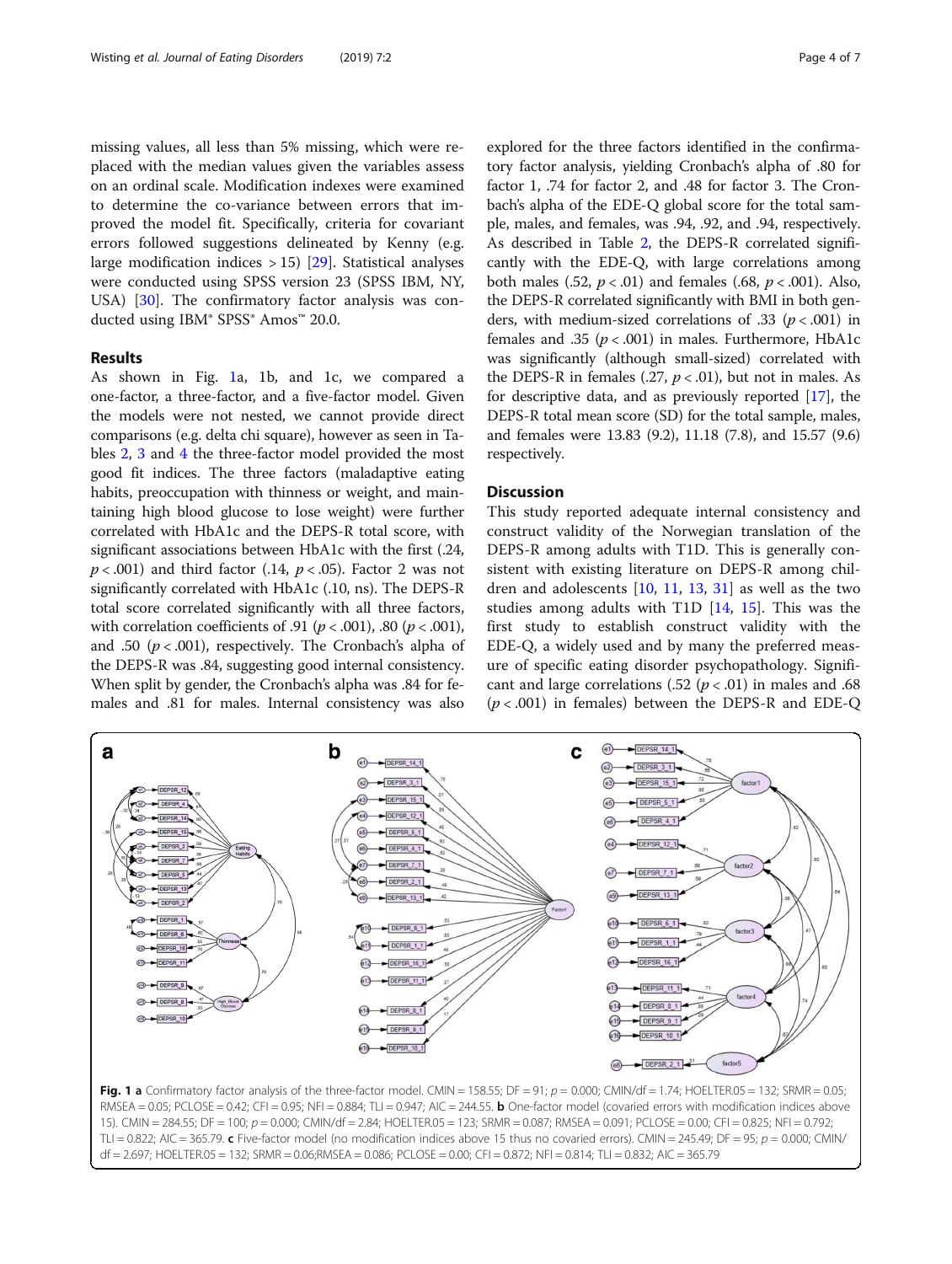| indices larger than 15 |                 |                    |                     |                    |                             |  |
|------------------------|-----------------|--------------------|---------------------|--------------------|-----------------------------|--|
|                        | 1-Factor Model  |                    | 3-Factor Model      |                    | 5-factor Model <sup>a</sup> |  |
|                        | Covaried errors | No covaried errors | Covaried errors     | No covaried errors | No covaried errors          |  |
| <b>CMIN</b>            | 284.55          | 447.63             | 158.55              | 330.64             | 245.49                      |  |
| df                     | 100             | 104                | 91                  | `101               | 95                          |  |
| p-value of CMIN        | 0.000           | 0.000              | 0.000               | 0.000              | 0.000                       |  |
| CMIN/df                | $2.845^{b}$     | 4.304 <sup>b</sup> | $1.741$ b           | $3.271$ b          | 2.584 b                     |  |
| <b>SRMR</b>            | 0.087           | 0.817              | 0.050 <sup>b</sup>  | $0.0734$ b         | .079 <sup>b</sup>           |  |
| RMSEA                  | 0.091           | .108               | 0.050 <sup>c</sup>  | 0.080 <sup>b</sup> | 0.086                       |  |
| PCLOSE                 | 0.000           | 0.000              | 0.420 <sup>b</sup>  | 0.000              | 0.000                       |  |
| <b>CFI</b>             | 0.825           | 0.724              | $0.95$ <sup>c</sup> | 0.88               | 0.872                       |  |
| TLI                    | 0.822           | 0.682              | 0.947 <sup>b</sup>  | 0.785              | 0.832                       |  |
| <b>NFI</b>             | 0.792           | 0.673              | 0.884               | 0.822              | 0.814                       |  |
| AIC                    | 365.79          | 511.631            | 244.55              | 400.364            | 365.79                      |  |
|                        |                 |                    |                     |                    |                             |  |

<span id="page-4-0"></span>Table 2 Description of various fit indices for the different factor models with and without covaried errors based on modification indices larger than 15

<sup>a</sup>No data provided for the five-factor model with covaried errors because the five-factor model did not have any modification indices above 15 <sup>b</sup>indicates good fit

<sup>c</sup>indicates great fit

suggest good construct validity of the DEPS-R among adults with T1D.

Furthermore, a confirmatory factor analysis supported the previously reported three-factor solution describing maladaptive eating, preoccupation with thinness, and the concept of maintaining high blood glucose levels to lose weight. This is in full concordance with our previous study among children and adolescents [\[13\]](#page-6-0) and the Italian study by Pinna et al. [\[14\]](#page-6-0), however now confirmed in a purely T1D adult population. We acknowledge that Sancunato et al. [\[15\]](#page-6-0) in their exploratory factor analysis of the DEPS-R identified five factors in their Spanish adult validation study. However, one of their factors had only one item loading on it, which is not recommended for a confirmatory factor analysis [[26\]](#page-6-0). Although the existing one-factor structure is recommended in clinical practice for efficient screening for disordered eating, a more detailed description of the factor structure is important to establish for descriptive purposes, as well as to get a broader sense of the nature of the eating disorder psychopathology and to tailor the subsequent treatment to individual needs. For example, a patient scoring higher on factor 3 (concept of

Table 3 Construct validity of the DEPS-R in males and females, as indicated by the correlation between the DEPS-R total score and EDE-Q global score, as well as with HbA1c, BMI, and age

|       | All              | Males            | Females          |
|-------|------------------|------------------|------------------|
| EDE-Q | .67 <sup>a</sup> | .52 <sup>b</sup> | .68 <sup>a</sup> |
| HbA1c | $22^{\rm b}$     | ns               | 27 <sup>b</sup>  |
| BMI   | .31 <sup>a</sup> | .35 <sup>a</sup> | .33 <sup>a</sup> |
| Age   | $-27a$           | ns               | $-32^{a}$        |

<sup>a</sup> = alpha level .001

<sup>b</sup>= alpha level .01; ns not significant

maintaining high blood glucose values to lose weight) may benefit from a different treatment approach than patients scoring low on factor 3, but high on factor 1 (maladaptive eating) or 2 (preoccupation with thinness). To further evaluate the reported three-factor solution, the factors were correlated with the DEPS-R total score and HbA1c. All three factors correlated relatively strongly with the DEPS-R total score, with correlation coefficients ranging from .50 to .91. With regard to metabolic control, a construct previously reported to be associated with eating disorder psychopathology and associated with the onset of serious late diabetes complications, factors one and three were significantly associated with HbA1c, whereas factor 2 was not. These associations were generally similar to those of the Norwegian pediatric sample, suggesting similar factor structure across these age groups. Furthermore, factor one was more strongly correlated with both the DEPS-R total score and with HbA1c than factors two and three in both studies, suggesting factor one to be most dominant factor in the reported three-factor structure. Finally, factor three scored lower than factor one and two in terms of both Cronbach's alpha (.48 compared to .80 and .74)

Table 4 Correlations between the three DEPS-R factors and the EDE-Q global score, HbA1c, BMI, and age for the total sample (males and females;  $N = 282$ )

|            | Factor 1 | Factor 2 | Factor 3 |
|------------|----------|----------|----------|
| EDE-Q      | $54***$  | 67***    | $.43***$ |
| HbA1c      | $74***$  | ns       | $.14*$   |
| <b>BMI</b> | $.18***$ | $39***$  | $.19***$ |
| Age        | $-30***$ | $-14*$   | ns       |

\*\*\*= alpha level .001; \*\*= alpha level .01; \*= alpha level .05; ns not significant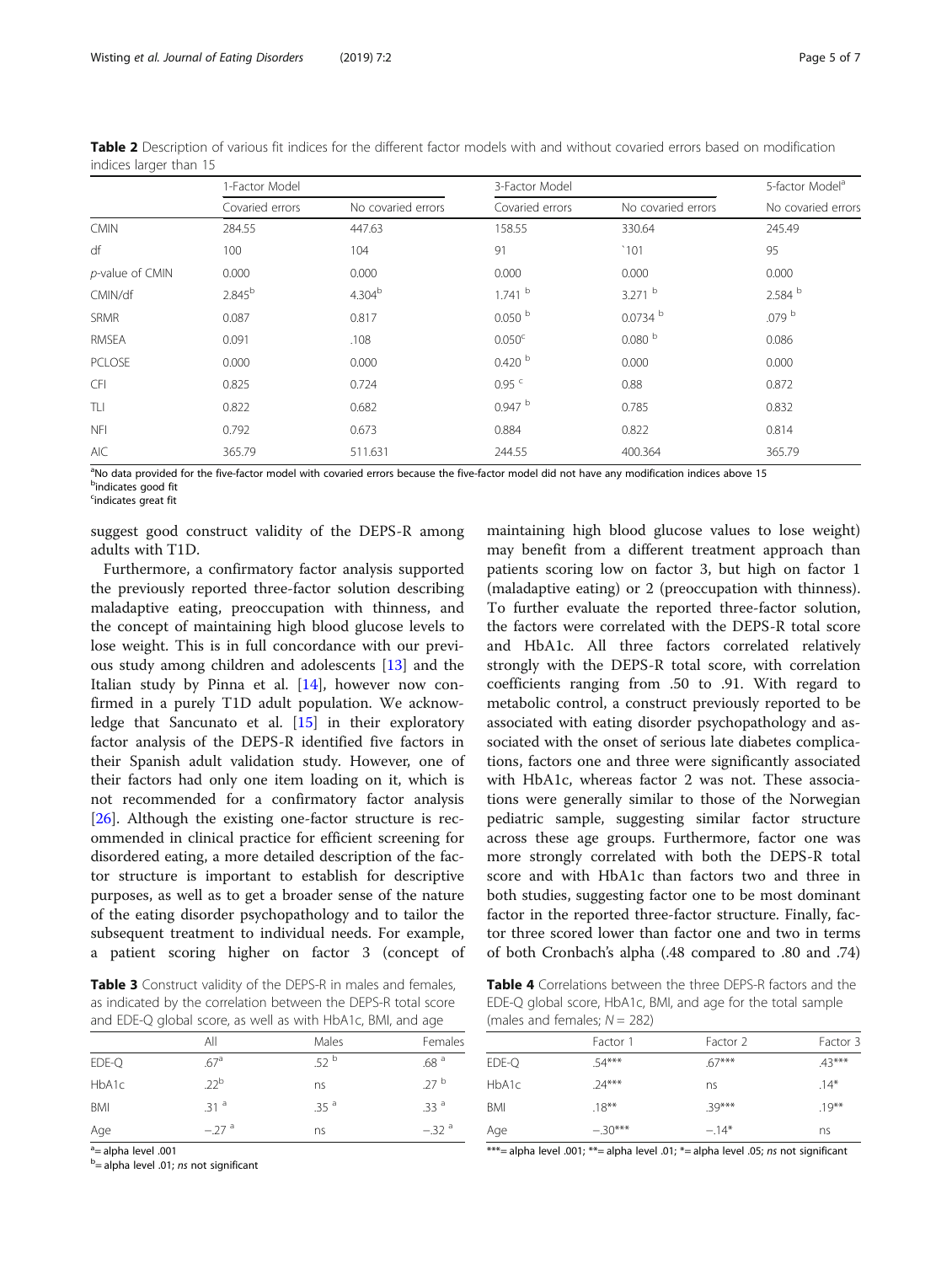and correlation with the DEPS-R total score (.50 compared to .91 and .80). This may be a reflection of factor three having the fewest number of items loading on it, but nevertheless may suggest that the scientific support for factor one and two is stronger, which should be noted when interpreting results from factor three.

DEPS-R mean scores and standard deviations were reported for the total sample, males, and females in the present study, yielding scores of 13.8 (9.2), 11.2 (7.8), and 15.6 (9.6), respectively. Such descriptive data have also been reported in previous DEPS-R validation studies in adults. Sancanuto et al. [[15](#page-6-0)] reported mean scores of 6.8 (SD 6.6) for males and 16.5 (SD 7.7) for females, whereas Pinna et al. [\[14](#page-6-0)] reported a median score of 12 in the total population, 10 in males and 14 in females. These adult mean scores are generally comparable to those of pediatric and adolescent samples [[10,](#page-6-0) [11,](#page-6-0) [13](#page-6-0), [31](#page-6-0)]. Thus, mean scores in females are generally comparable across studies, with more variation among males. The observed gender differences in levels of eating disorder psychopathology across all DEPS-R studies are consistent with existing literature, both in diabetes [\[3](#page-6-0), [9](#page-6-0), [32](#page-6-0)] and non-diabetes samples [[33](#page-6-0)]. In fact, it has been suggested that eating disorder measures may represent a gender bias since they are developed and validated within female samples [\[34](#page-6-0)]. Whereas the eating disorder psychopathology among females is typically characterized by pursue of the thin body ideal, males may be more concerned with muscularity [\[35,](#page-6-0) [36](#page-6-0)].

The current study has the largest sample to date of the existing DEPS-R validation studies among adults, which represents a strength of the study. Also, it is the first study among adults to validate the DEPS-R against the EDE-Q, derived from the EDE diagnostic interview, and by many described as the preferred measure of specific eating disorder psychopathology. Finally, the inclusion of males and older adults represents strengths of the current study as many previous studies include young females only. However, the study is limited by its cross-sectional design and is lacking a test-retest reliability assessment. Furthermore, although this is the largest sample among the DEPS-R adult validation studies, the sample size is still modest. Data is collected from one clinic only, thus we cannot be certain about the generalizability of the findings. Finally, we did not include a clinical interview which could have provided diagnostic information. Future studies should aim to validate the DEPS-R against a diagnostic interview conducted by a professional.

# Conclusions

A valid screening tool for disordered eating is potentially an important addition to clinical practice. Given the frequency and severity of comorbid T1D and disordered eating, early detection and subsequent intervention is crucial to minimize the risk of serious diabetes complications. The short time required to complete, score, and interpret the instrument is crucial in a busy clinical setting with little available time. In conclusion, the Norwegian translation of the DEPS-R has adequate psychometric properties and can be recommended for clinical use, both in adolescent and adult populations (11 years and above).

#### Abbreviations

BMI: Body mass index; DEPS: Diabetes eating problem survey; DEPS-R: The diabetes eating problem survey – revised; EAT: Eating attitudes test; EDE: Eating disorder examination; EDE-Q: Eating disorder examination questionnaire; HbA1c: Hemoglobin A1c; NDC: The Norwegian diabetic center; NOKLUS: The Norwegian quality improvement of laboratory examination; SPSS: The statistical package for the social sciences; T1D: Type 1 diabetes

#### Acknowledgements

The authors would like to thank the staff at the Norwegian Diabetic Centre for their valuable contributions to the recruitment and data collection for this study. Also, we would like to thank the patients for their willingness to contribute to this study.

## Funding

This study is funded by the Norwegian Health South-East Authority. Joseph Wonderlich is supported by the National Science Foundation Graduate Research Fellowship under Grant No.DGE-1356109.

#### Availability of data and materials

The datasets used and/or analyzed during the current study are available from the corresponding author on reasonable request.

#### Authors' contributions

LW conceived the study, was responsible for recruitment of participants and data collection, analyzed the data, and wrote the manuscript. JW contributed to the data analyses, conducted the confirmatory factor analysis, and contributed to the manuscript. TS and KDJ contributed to the planning of the study, contributed with clinical data collection, and to the manuscript. ØR contributed to the planning of the study and to the manuscript. All authors read and approved the final manuscript.

#### Ethics approval and consent to participate

The Regional Committees for Medical and Health Research Ethics approved the study, and written consent was obtained from all participants.

#### Consent for publication

Not applicable.

#### Competing interests

The authors declare that they have no competing interests.

#### Publisher's Note

Springer Nature remains neutral with regard to jurisdictional claims in published maps and institutional affiliations.

#### Author details

<sup>1</sup> Regional Department for Eating Disorders, Division of Mental Health and Addiction, Oslo University Hospital, P.O. Box 4956 Nydalen, N-0424 Oslo, Norway. <sup>2</sup>Oslo Diabetes Research Centre, P.O. Box 4956 Nydalen, N-0424 Oslo, Norway. <sup>3</sup>Department of Psychology, George Mason University, Fairfax VA 22030, USA. <sup>4</sup>Department of Paediatric and Adolescent Medicine, Oslo University Hospital, P.O. Box 4956 Nydalen, N-0424 Oslo, Norway. <sup>5</sup>Institute of Clinical Medicine, Faculty of Medicine, University of Oslo, Problemveien 7, N-0315 Oslo, Norway. <sup>6</sup>The Norwegian Diabetic Centre, Sponhoggveien 19,<br>N-0284 Oslo, Norway. <sup>7</sup>Institute of Clinical Medicine, Mental Health and Addiction, University of Oslo, Problemveien 7, N-0315 Oslo, Norway.